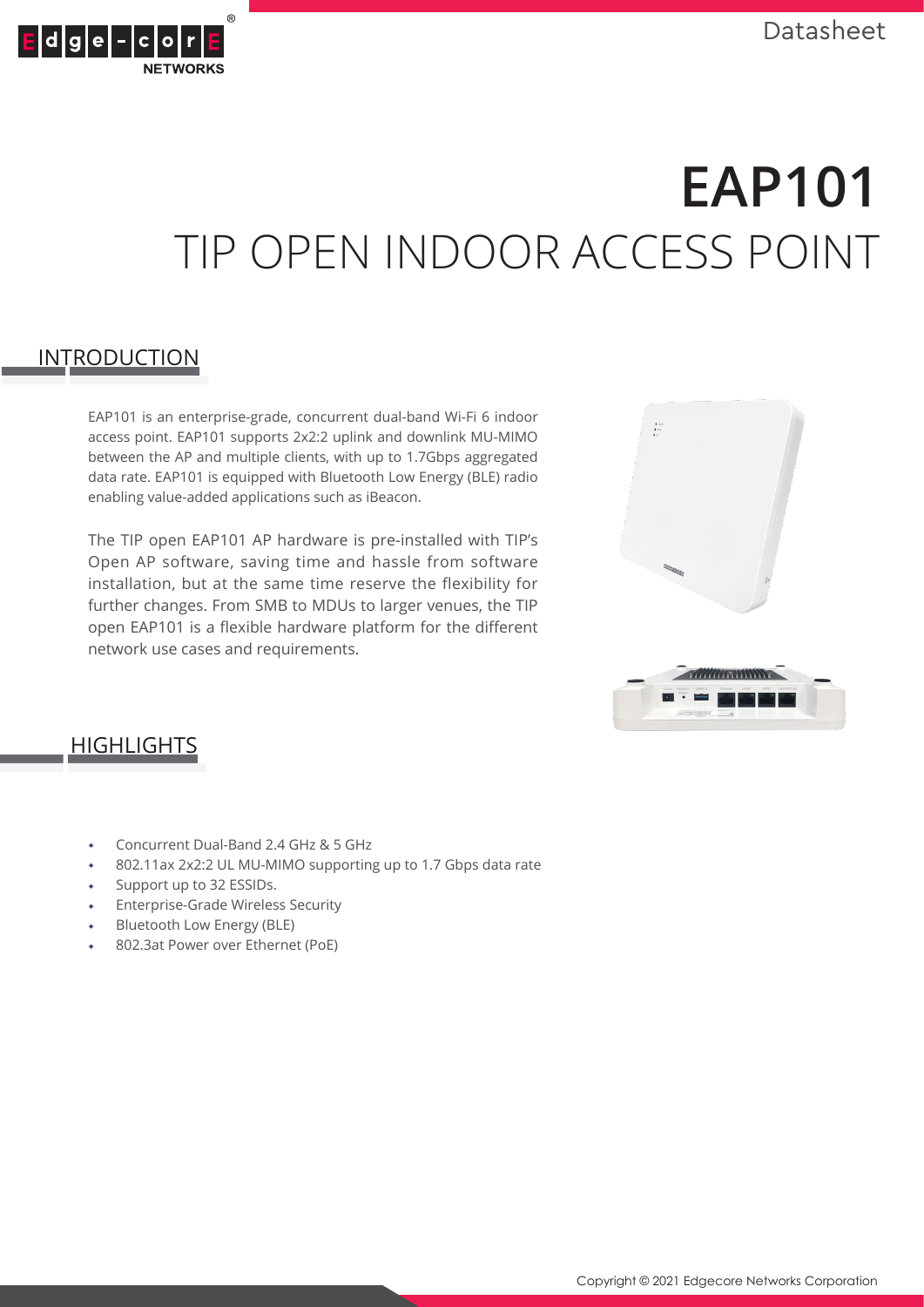

# SPECIFICATIONS

| <b>PHYSICAL</b>                 |                                                                                  |
|---------------------------------|----------------------------------------------------------------------------------|
| <b>CPU</b>                      | • IPQ6010                                                                        |
| Flash                           | • NOR: 32MB                                                                      |
|                                 | • NAND: 256MB                                                                    |
| Memory                          | $\cdot$ 1GB                                                                      |
| Power                           | * DC Input: 12V / 2.0A (Power adapter included)                                  |
|                                 | + PoE: 802.3at compliant (PoE injector not included)                             |
| <b>Dimensions</b>               | * 195 mm (L) x 195 mm (W) x 39 mm (H)                                            |
| Weight                          | $\bullet$ 0.65 kg (1.44 lbs)                                                     |
| Interfaces                      | + Uplink: 1 x 10/100/1000/2.5GBase-T Ethernet, Auto MDIX, RJ-45 with 802.3at PoE |
|                                 | + LAN: 2 x 10/100/1000Base-T Ethernet, Auto MDIX, RJ-45                          |
|                                 | * Console: 1 x RJ-45 Port                                                        |
|                                 | + USB: 1 x USB 2.0 Port                                                          |
| <b>LED Indicator</b>            | * 2.4G-WiFi / 5G-WiFi / Power                                                    |
| <b>Buttons</b>                  | • Restart / Reset                                                                |
| <b>Environmental Conditions</b> | * Operating Temperature: 0°C (32°F) to 50°C (122°F)                              |
|                                 | * Operating Humidity: 5% to 95% non-condensing                                   |
| <b>Power Consumption</b>        | $\cdot$ 22.4W max.                                                               |
| Antenna                         | * Type: 3 x Built-in antenna (2 x 2.4 GHz & 5 GHz, 1 x Bluetooth Low Energy)     |
|                                 | + Gain: 4.8 dBi (2.4 GHz), 6 dBi (5 GHz), 4.6 dBi (BLE)                          |
| Mounting                        | • Wall/Ceiling/T-bar mount (Mounting kit included)                               |
| Anti-theft                      | * 1 x Kensington lock slot                                                       |
| WI-FI                           |                                                                                  |
| <b>Standards</b>                | * 802.11ax (Wi-Fi 6)                                                             |
|                                 | * Concurrent dual-band 2.4 & 5 GHz                                               |
|                                 | * 802.11b: 1, 2, 5.5, 11 Mbps                                                    |
| <b>Supported Data Rates</b>     | * 802.11a/g: 6, 9, 12, 18, 24, 36, 48, 54 Mbps                                   |
|                                 | * 802.11n: 6.5 - 300 Mbps (20 / 40 MHz)                                          |
|                                 | * 802.11ac: 6.5 - 867 Mbps (20 / 40 / 80 MHz)                                    |
|                                 | * 802.11ax: 3.6 - 574 Mbps (2.4 GHz, 20 / 40 MHz)                                |
| <b>Radio Chains</b>             | * 802.11ax: 3.6 - 1200 Mbps (5 GHz, 20 / 40 / 80 MHz)                            |
| <b>Spatial Streams</b>          | $\div$ 2 x 2<br>* 2; MU-MIMO support                                             |
|                                 |                                                                                  |
| <b>Aggregate Conducted</b>      | * 2.4 GHz: 26dBm <sup>*2</sup>                                                   |
| Transmit Power*1                | + 5 GHz: 26dBm <sup>*2</sup>                                                     |
| Channelization                  | * 2.4 GHz: 20 / 40 MHz                                                           |
|                                 | + 5 GHz: 20 / 40 / 80Mhz                                                         |
| <b>Frequency Range</b>          | $\text{*}$ 2.400 - 2.483 GHz                                                     |
|                                 | $*$ 5.150 - 5.850 GHz                                                            |
| <b>Operating Channels</b>       | $\bullet$ 5 GHz <sup>*3</sup> : 36 - 165 (US)                                    |
| <b>ESSIDs</b>                   | • Up to 16 per radio (32 total)                                                  |
| <b>Certifications</b>           | $\cdot$ FCC                                                                      |

\*1: Aggregates across MIMO chains and doesn't contain antenna gain

\*2: Maximum power is limited by local regulatory requirements

\*3: Some channels are restricted by local regulatory requirements